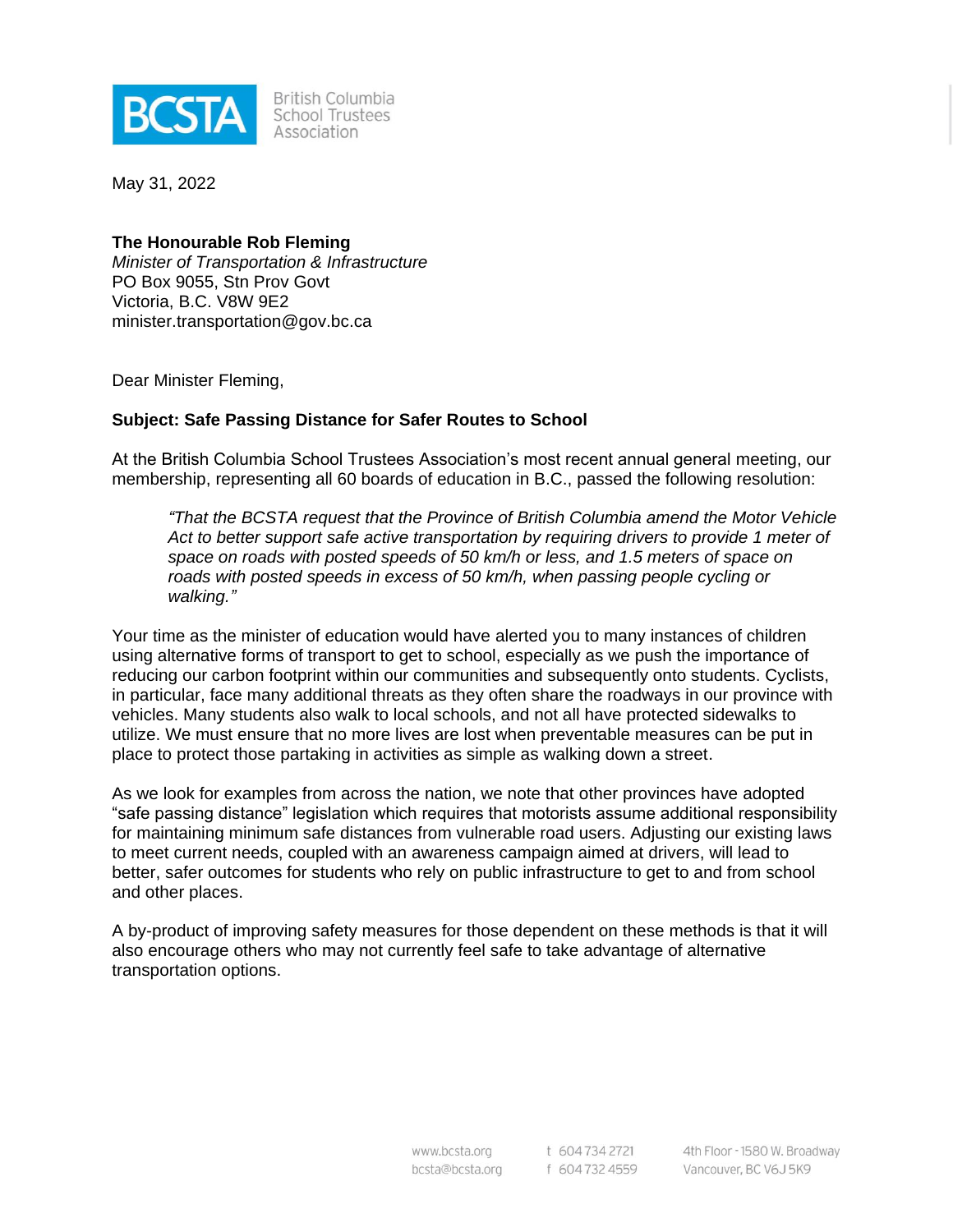

On behalf of all boards of education, we ask that the *Motor Vehicle Act* be amended to better protect cyclists and pedestrians by increasing space requirements for passing drivers, as outlined in the resolution above. I look forward to hearing from you and thank you for taking the time to consider this request.

Sincerely,

awyr 2

**Carolyn Broady** *President* British Columbia School Trustees Association

Motion: A202211

Enclosure: Original motion rationale

CC: Jennifer Whiteside, Minister, Ministry of Education and Child Care Christina Zacharuk, Deputy Minister, Ministry of Education and Child Care BCSTA member boards of education Suzanne Hoffman, CEO, BCSTA BCSTA Board of Directors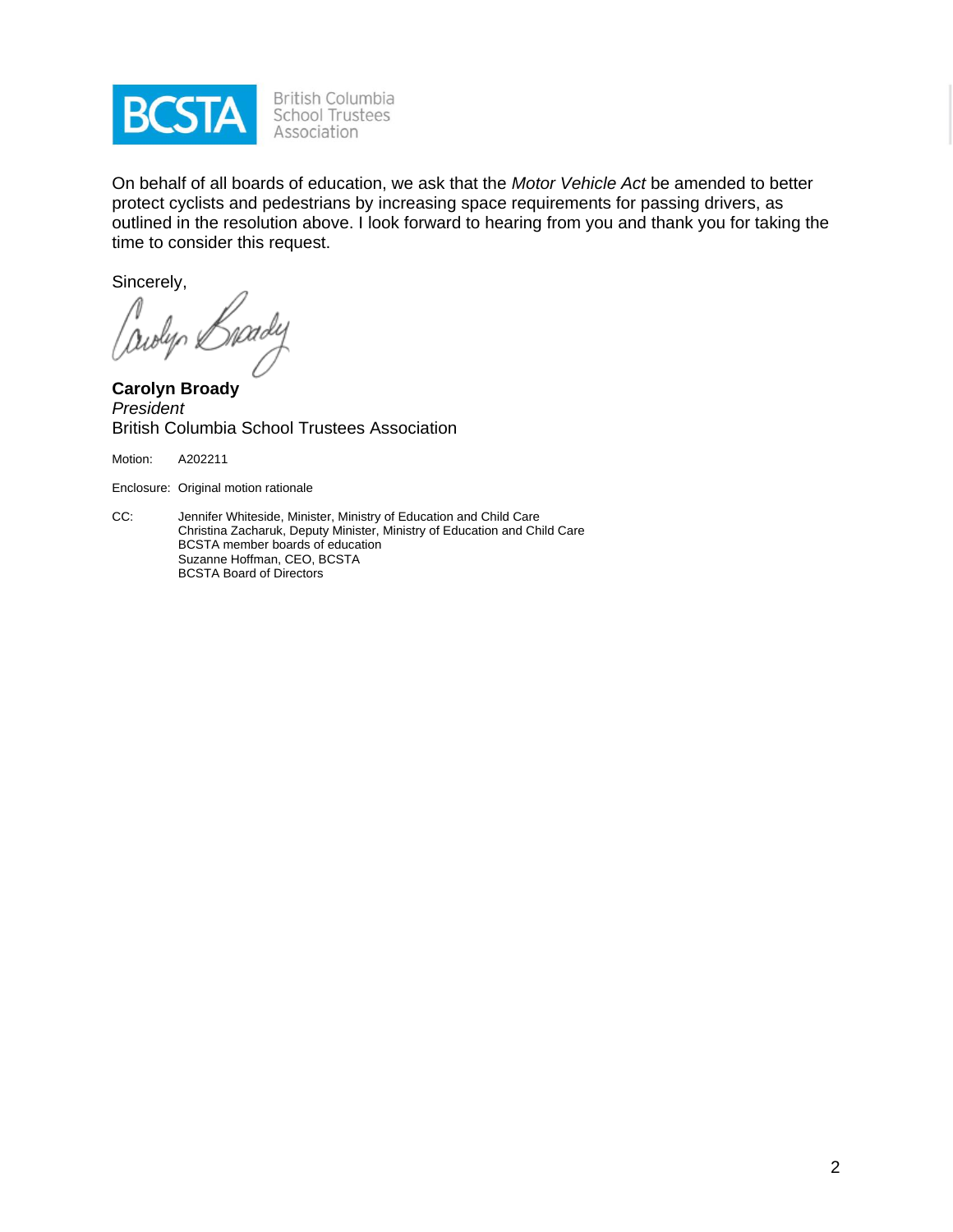# **11. Safe Passing Distance for Safer Routes to School**

## **Category: School Premises, Facilities, Services**

| <b>Motion #:</b>    | 11 : A202211 | Sponsor: | SD 61 (Greater Victoria)        |
|---------------------|--------------|----------|---------------------------------|
| <b>Meeting:</b>     | AGM 2022     | Action:  | not specified                   |
| Category:           |              | Outcome: | Letter to be drafted (April 28) |
| <b>Disposition:</b> | Carried      |          |                                 |

#### **Motion as Adopted: BE IT RESOLVED:**

## That the BCSTA request that the Province of British Columbia amend the Motor Vehicle Act to better support safe active transportation by requiring drivers to provide 1 meter of space on roads with posted speeds of 50 km/h or less, and 1.5 meters of space on roads with posted speeds in excess of 50 km/h, when passing people cycling or walking.

## **Motion as Presented:**

### **BE IT RESOLVED:**

That the BCSTA request that the Province of British Columbia amend the Motor Vehicle Act to better support safe active transportation by requiring drivers to provide 1 meter of space on roads with posted speeds of 50 km/h or less, and 1.5 meters of space on roads with posted speeds in excess of 50 km/h, when passing people cycling or walking.

### **Rationale:**

The death of young people travelling to and from school brings to stark relief our need to update our antiquated road safety laws.

Recent data from ICBC clearly shows that cyclists, pedestrians, and motorcyclists face greater risk of death or injury in a collision with a motor vehicle relative to the motor vehicles' occupants. While motor vehicle injuries have seen a significant drop in the past decade, pedestrian injuries and fatalities have remained constant. Between 2010 and 2019, and average of 47 children under 18 years old were killed walking down the street.

Currently the Motor Vehicle Act of British Columbia mandates that cyclists must ride on the right-hand side of the road, and not on sidewalks unless expressly permitted by local by-law. Faster motor vehicles sharing roads with inherently slower cyclists often result in close passes, accounting for almost one third of the threatening encounters experienced by people on bicycle and almost fifty per cent of incidents in rural areas.

Because relatively few roads in B.C. have bike lanes or shoulders, and many do not even have sidewalks, directing cyclists and pedestrians to share the road with high- speed motor vehicle traffic poses a potentially fatal risk and a resulting disincentive for active transportation.

Five other provinces, including Ontario and Quebec, have updated their traffic safety laws, moving away from the old paradigm of "same road, same rules" to acknowledge that motor vehicles, due to their size and speed, have additional obligations to ensure the safety of vulnerable road users. These provinces have all enacted "safe passing distance"